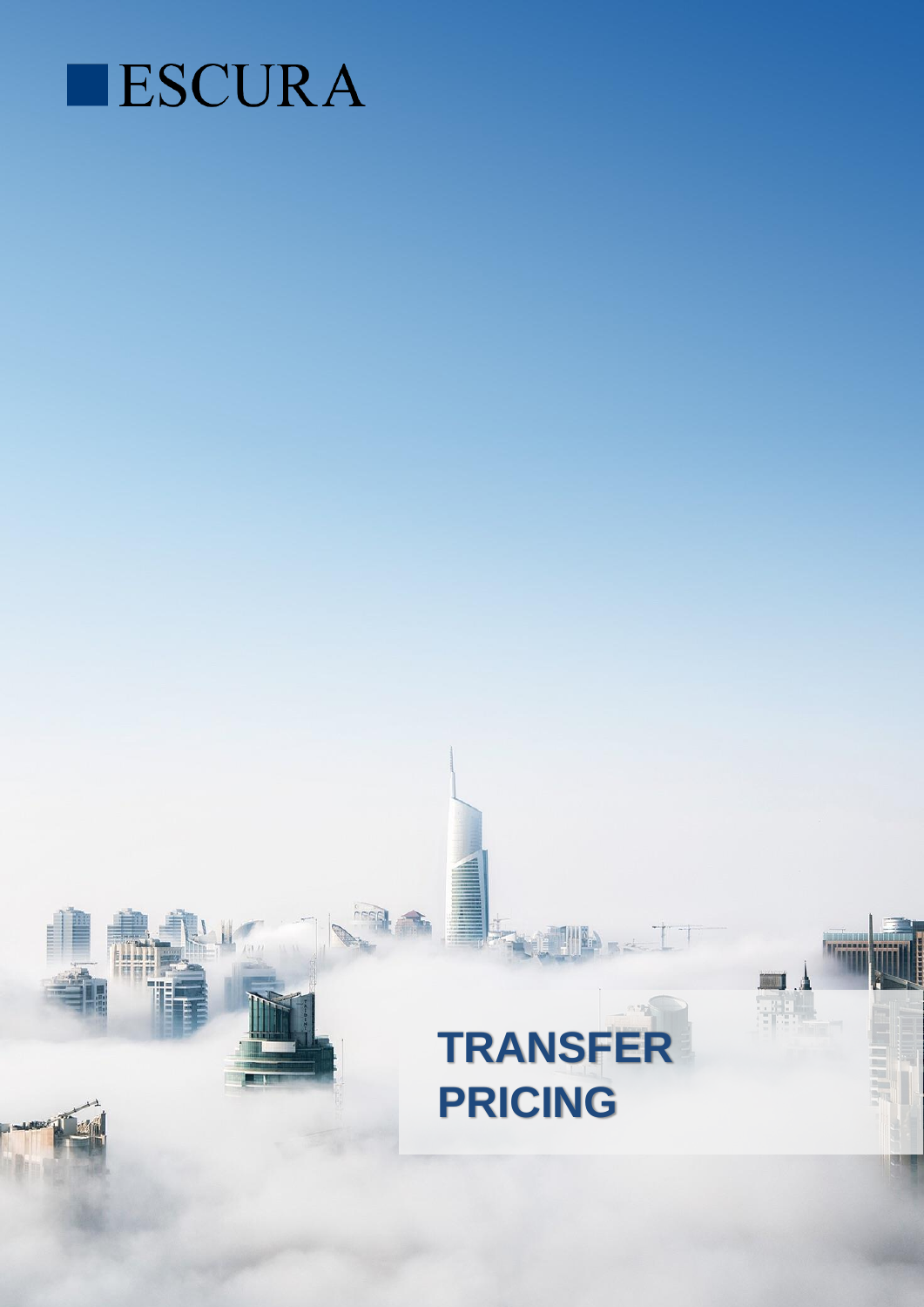

#### Authors

FernandoEscuraSerés Ana Escura Sancho

LauraCesterVillar

Elena Escura Esteban

Bufete Escura, S.L.P. Email: **escura@escura.com** - [www.escura.com](http://www.escura.com/)

This document was prepared in the first quarter of 2021 on the basis of the regulations in force during that period. For more information you can contact professionals at **ESCURA**.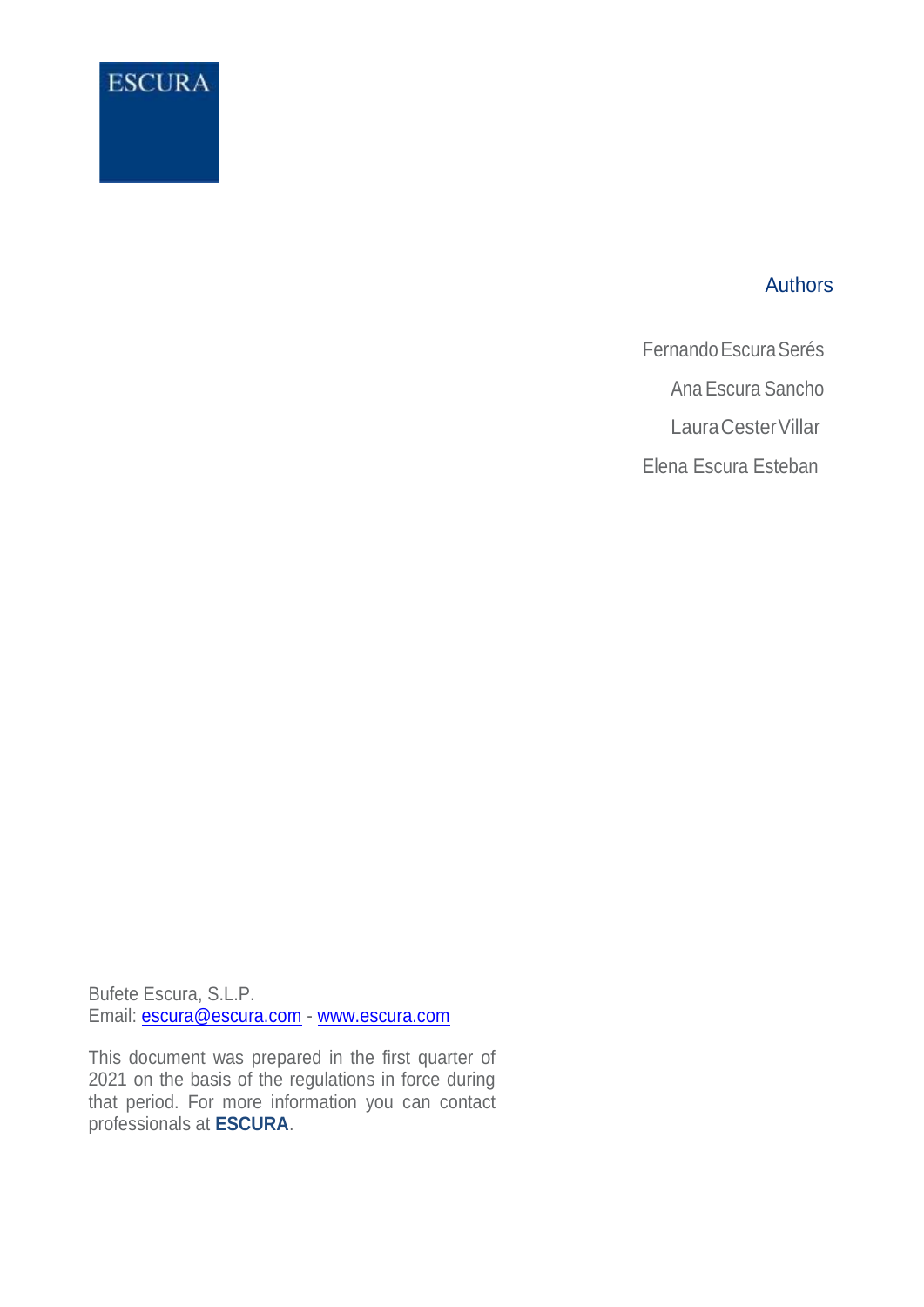

# **INDEX**

- I. Introduction
- II. What is Transfer pricing?
- III. Who is required to prepare the Documentation?
- IV. Comparative Law.
- V. Basic Principles.
- VI. Legislation.
- VII. Most significant aspects.
- VIII. Which are the related entities?
	- IX. Taxpayer obligations Form 232.
	- X. Determination of normal market value.
	- XI. Methodology.
- XII. Requirements for cost-sharing arrangements.
- XIII. Documentation requirements.
- XIV. Penalty Regime.
- XV. Binding Consultations.
- XVI. Publishing of the guidelines of the OECD in relation to financial transactions.

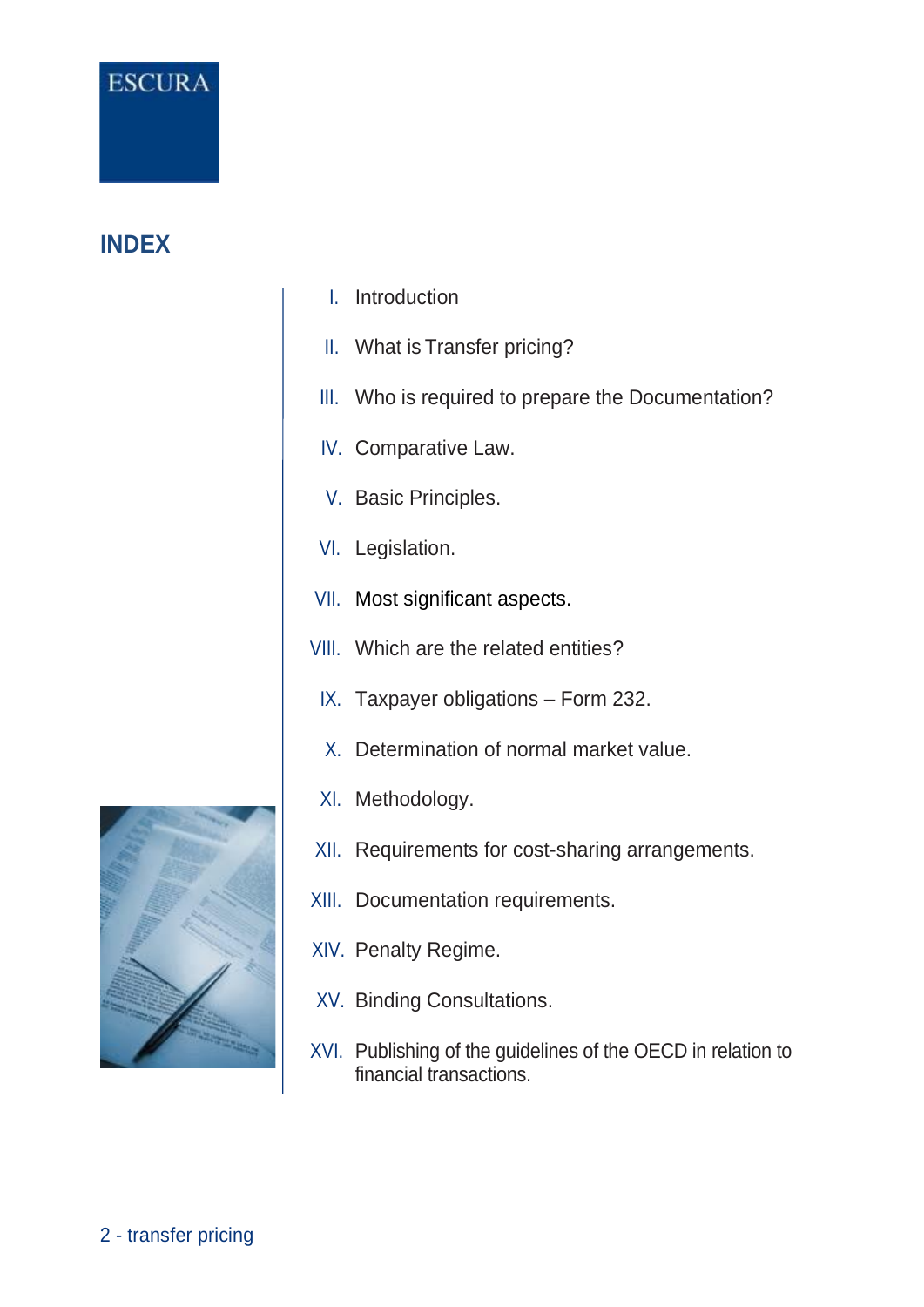

# **I. INTRODUCTION**

The rules on transfer pricing originate in the OECD Directive and have been developed in different countries of the European Union with the consequent implementation in each of the countries.

"The regulations establish the taxpayer's obligation to value all the operations carried out with related entities or persons to the value of market"

The regulations on related-party transactions seek to prevent the use of prices other than normal market prices to prevent income from one entity to another which, as a general rule, has the practical effect of reducing or deferring the taxation of the income tax payable by the parties affected by the related party. At the international level, although the use of transfer pricing does not reduce the tax burden on all parties, these rules are necessary to prevent the movement of resources from one country to another.

The guiding principle of the rules governing such transactions is that the price to be paid within the relations between the different companies belonging to a group should be the price fixed under normal conditions between independent parties, or in other words, according to market value. This principle gives tax administrations the right to adjust transfer prices as soon as they occur between independent parties.

The basis of this regulation is the so-called 'Full Competition Principle' which essentially seeks to determine what the price of the transaction or the margins obtained by the parties would have been if all their transactions had been carried out within a competitive market, i.e. as if the transaction had been carried out with or between independent parties.

The majority of European Union and therefore Spanish tax legislations establishes special valuation rules for analyzing and valuing intergroup transactions. And the guiding principle is the one mentioned above, i.e. set between independent parties.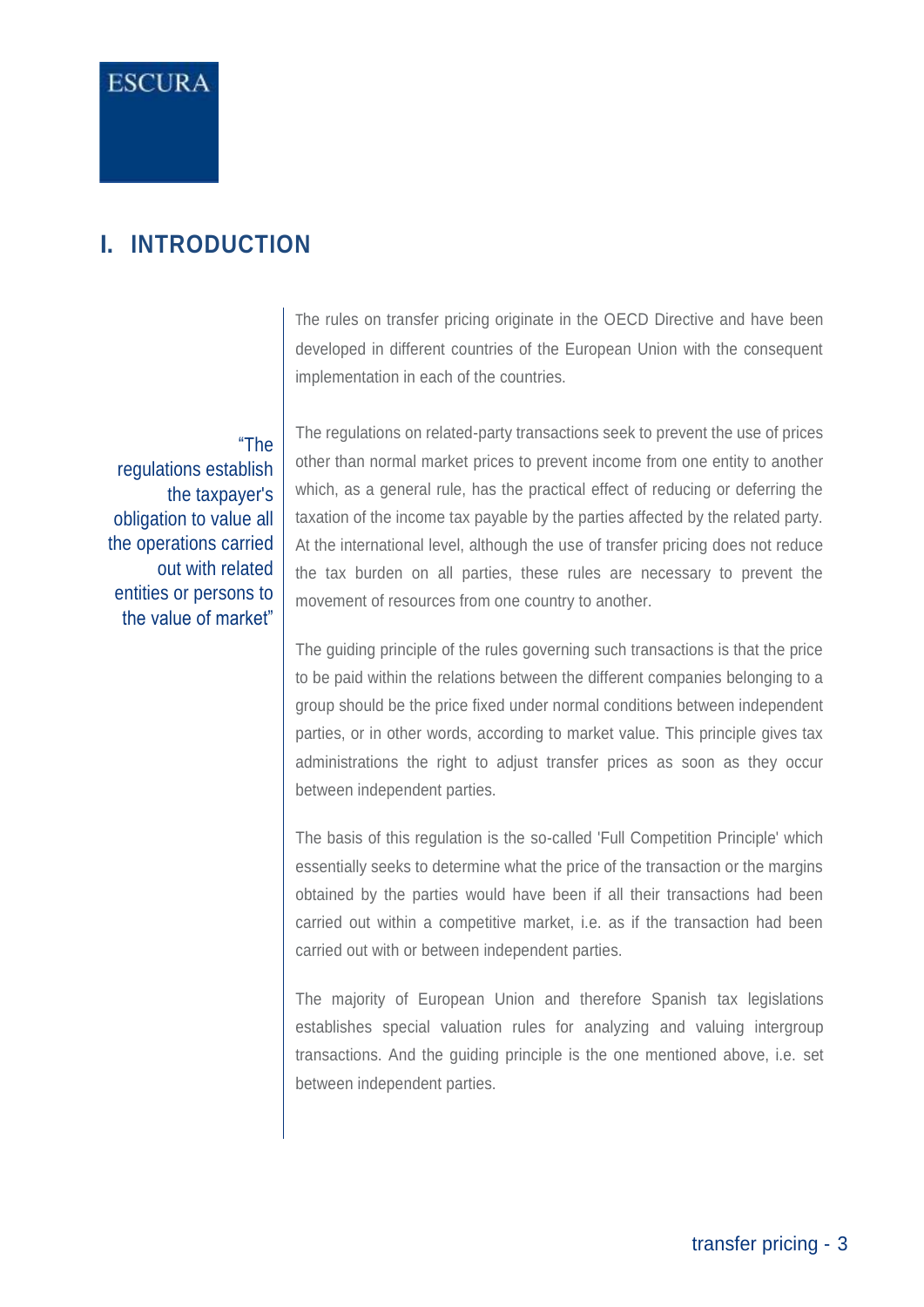

#### **II. WHAT IS MEANT BY TRANSFER PRICING?**

#### **Definition:**

Transactions between entities from the same group, related party, must be valued at a market value.

#### **Market Value:**

Market value shall be understood as the one which would have been agreed by independent individuals or entities under conditions of free competition.

#### ▪ **Administrative Capacity:**

The Tax Authorities may verify that transactions between related parties have been valued at market value and shall make the appropriate valuation adjustments. Special emphasis of the concept of management capacity.

- **Does transfer pricing regulation affect all companies?** Yes, no matter their size.
- **Are all companies required to document them?** No. However, the valuation must be justified.
- **Even if there is documentation of related-party transactions, can there be a penalty?**

Yes, although there is freedom in the documentation, it must have a technical and expert content in the field of related-party transactions.

If there is no documentation, apart from the reversal of the burden **of proof of the price charged, can I be sanctioned?**

Yes. 1,000 euros per data and 10,000 euros per group data.

▪ **If there is documentation, what kind of penalty exists for providing inaccurate or false documents?** Firstly, if there is documentation prepared, the Authorities are the ones which should contradict the price applied and the penalty is: For each piece of information 1,000 euros per data and 10,000 euros per group data.

"The regulation applies to all companies with independence from its size."

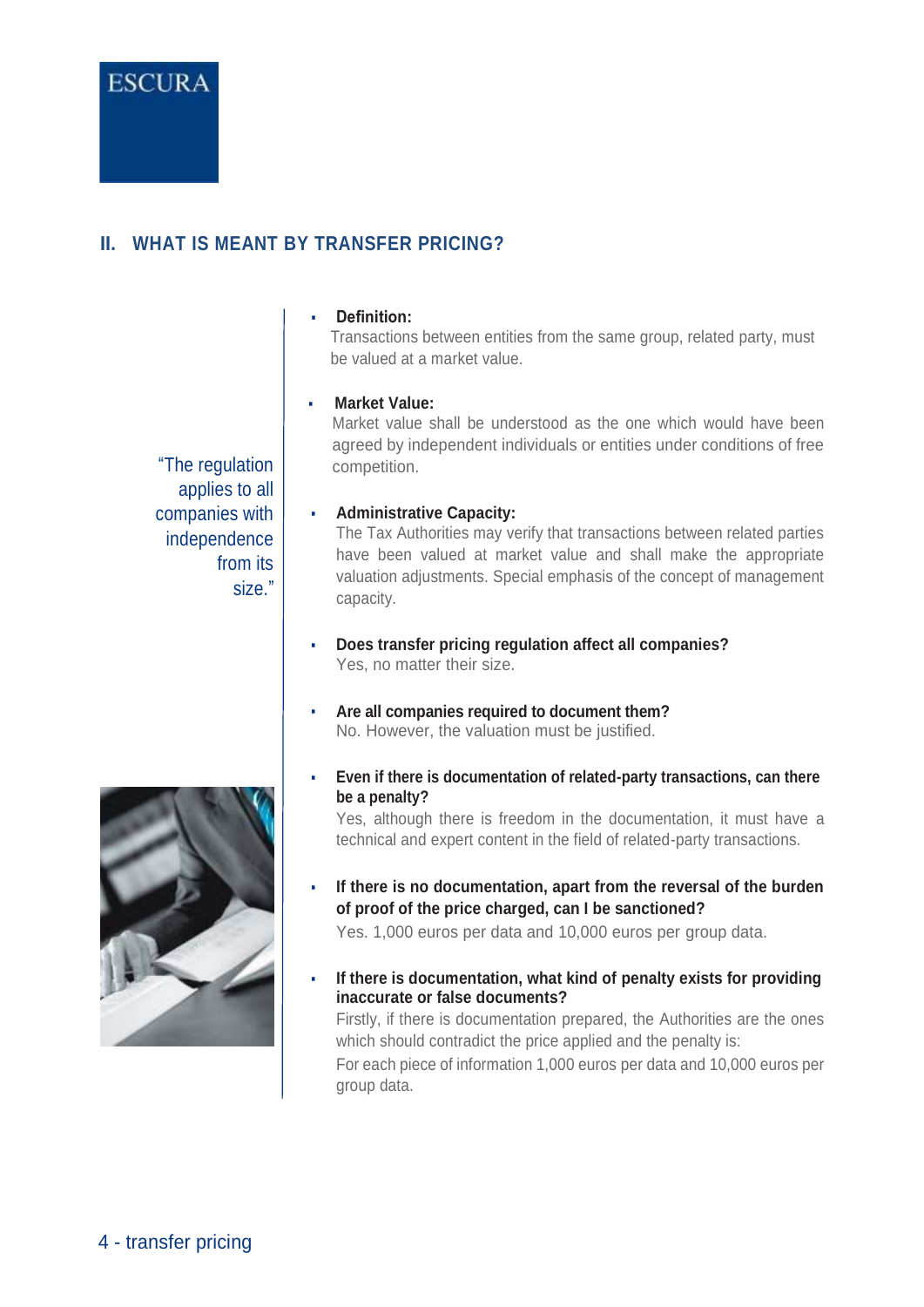

- **In which model should related-party transactions be reported?**  As a novelty in 2017, related-party transactions over 250,000 euros must be reported on form 232, which should be filed by November of each year.
- Can the Tax Administration be asked to determine the valuation of **related-party transactions carried out prior to their execution?** Yes, it will be valid for a period of 4 years.
- **Who is required to document?**

The companies that have operations related to the same entity and that exceed the amount of 250,000 euros.

▪ **A company carries out several operations with the related entity; should the limit of 250,000 euros be taken into account for each of the individual or joint operations?**

The documentation obligation is established at a joint level and by related entity.

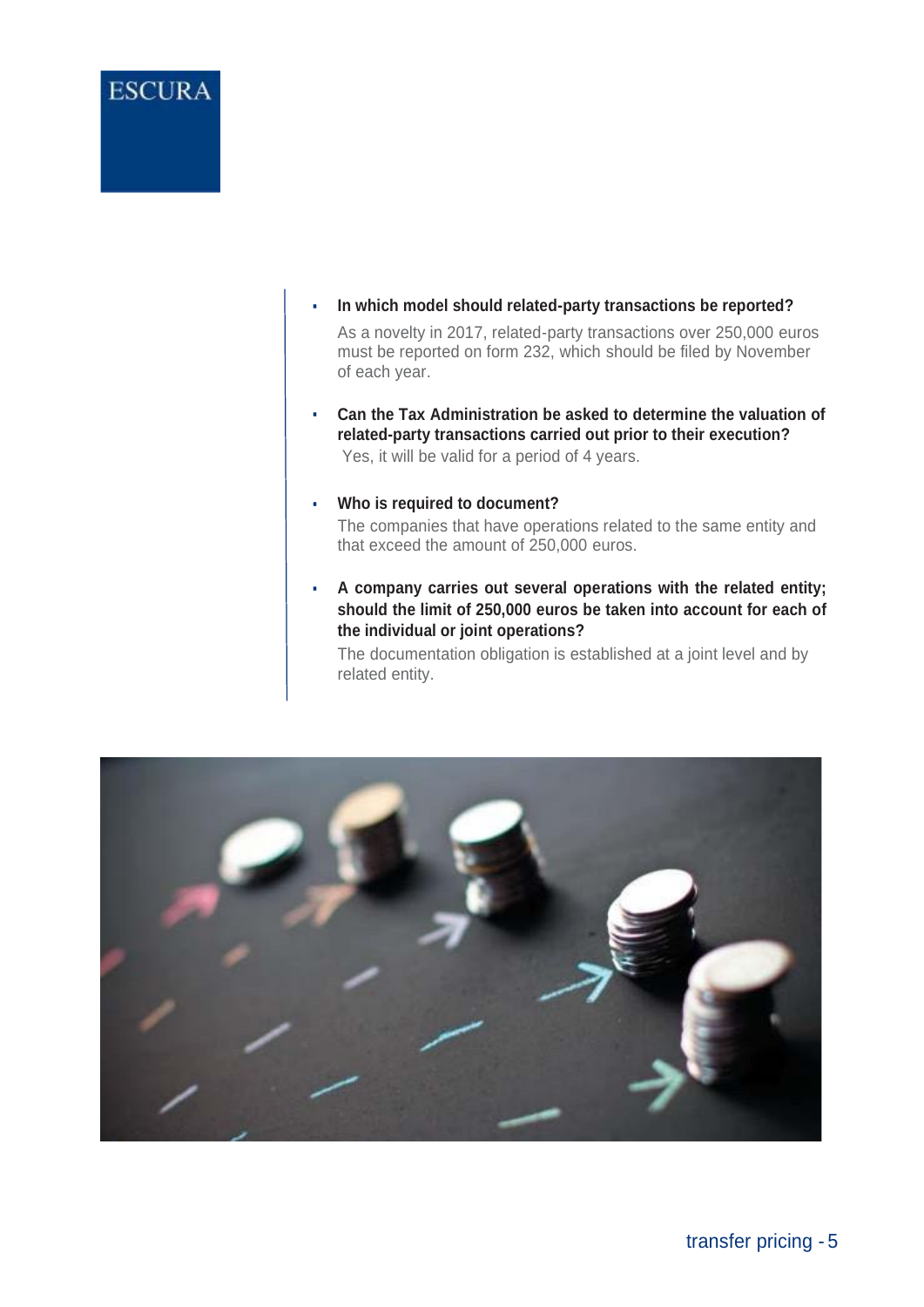

# **III. WHO IS REQUIRED TO PREPARE THE DOCUMENTATION?**

"Those entities that carry out operations between related entities that exceed €250,000 have the obligation to prepare the documentation."

**Companies are required to prepare documentation if they:**

- A) Carry out transactions between related companies that exceed the amount of 250,000 euros in the tax period with the same related company or person.
- B) No matter the size of the company.

The Authorities have introduced 3 categories of documents depending on the turnover of the Group to which the taxpayer belongs:

- 1. Complete: Group and taxpayer documentation.
- 2. Simplified: Group documentation which turnover is less than 45 million Euros.
- 3. Simplified through normalized form: for groups which turnover is less than 10 million euros.

**LOCALFILE:** Taxpayer documentation. Compulsory for taxpayers with transactions with the same linked party that exceed the amount of 250,000 euros.

**MASTERFILE:** Documentation relating to the group. This documentation must be prepared by taxpayers whose turnover exceeds 45 million euros and will be unique for the whole group.

**COUNTRY BY COUNTRY INFORMATION – FORM 231:** It must be filed by the Parent Group Company whose turnover is 750 million euros.

This return is required for periods initiated from 1 January 2016 and the filing period will be annual, after the end of the tax period.

**Documentation is not required**, of both the group and the individual:

- A) Transactions between entities from the same group which file consolidated income tax returns.
- B) Those carried out with its members by Economic Interest Groupings and Temporary Business Associations.
- C) Those made in the field of public offerings for sale or public offers for the acquisition of securities.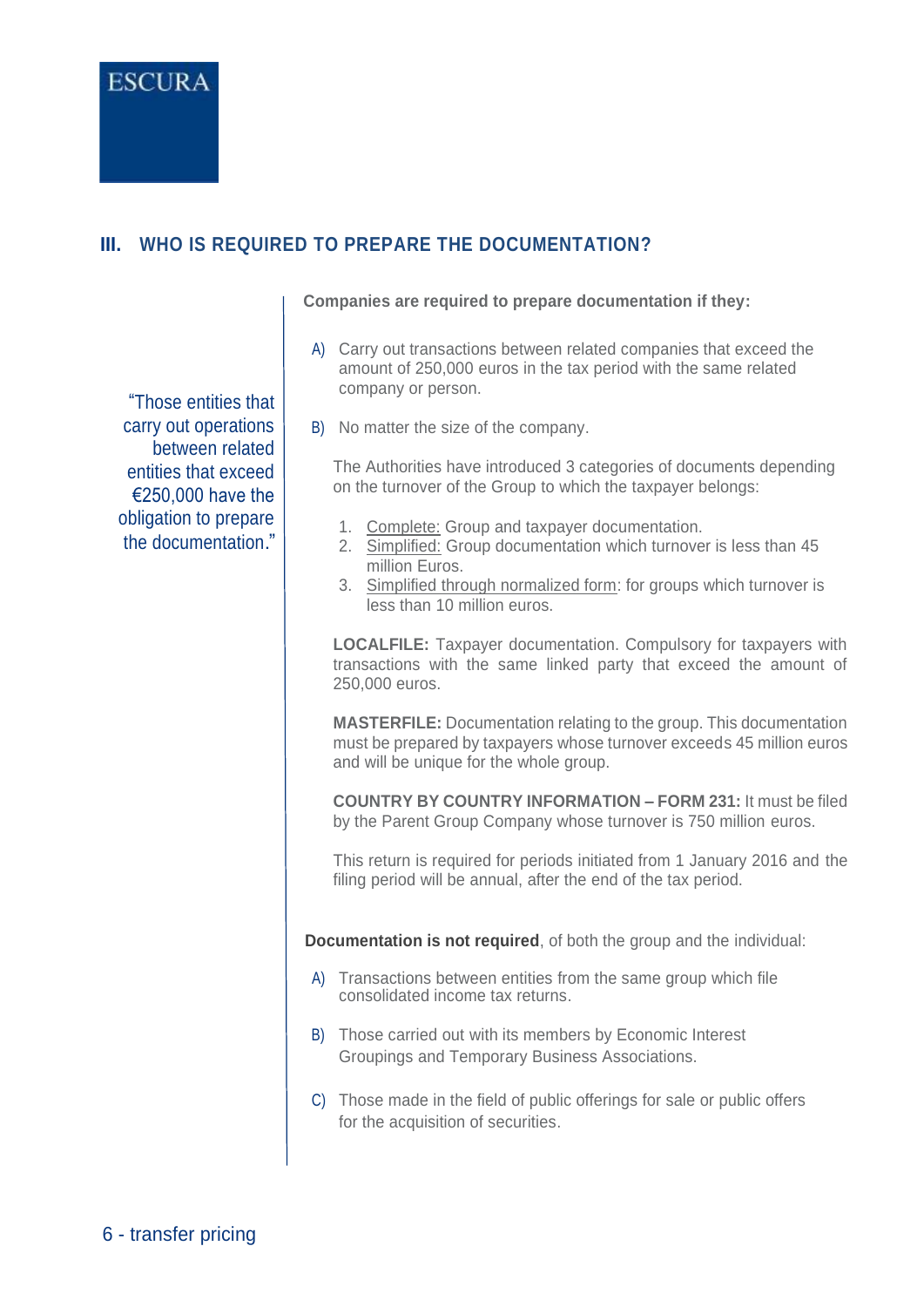

#### **IV. COMPARATIVE LAW**

"The rules on related-party transactions seek to prevent the transfer of income from one entity to another through the use of prices other than the market prices."

- **Transfer Pricing Guidelines of 1995 with successive updates.** Latest version of July 2010. OECD Guidelines Directive.
- The rules on related-party transactions seek to prevent the use of prices other than the normal market price from being used by **transferred income from one entity to another** which, as a general rule, has the practical effect of **reducing or deferring the taxation of the CIT** corresponding to the parties affected by the relationship.
- At the international level, these standards are necessary to prevent the movement of public resources from one country to another. We are finding that the subsidiaries/branches of foreign parents are subject to such regulations and therefore, in foreign companies are being implemented as mandatory transfer pricing regulations.

#### At the international level:

- The OECD Guidelines July 2010
- The European Transfer Pricing Forum
- Local legislations of the countries

#### ▪ **At the Spanish level:**

- The Corporate Tax Act
- Corporate Income Tax Regulations
- The Rules of Friendly Procedure
- **Jurisprudence**

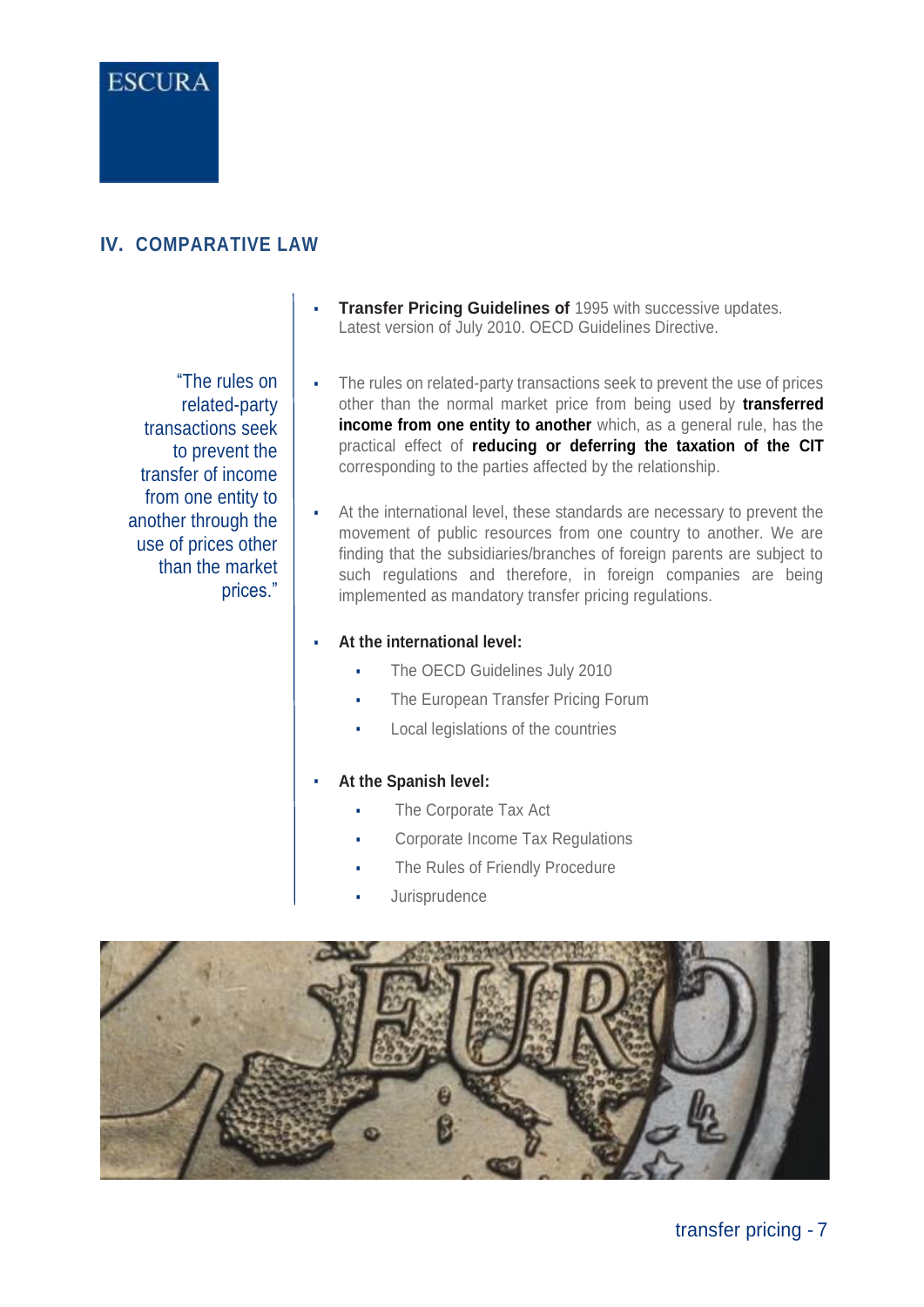

# **V. BASIC PRINCIPLES**

"Penalties may be for lack of documentation, for inaccurate documentation or for value correction."



"Where the two (related) companies are, in their business or financial relations, bound by conditions accepted or imposed which differ from the ones that would have been agreed by independent companies, the profits which would have been obtained by one of the companies in the absence of such conditions, and which in fact have not been made because of them, may be included in the benefits of that company and subject to taxation accordingly." Art.9.1.Model Double Taxation Convention OECD

"Transactions between related persons or entities shall be valued at their normal market value. Normal market value shall be understood as that which would have been agreed by independent persons or entities under conditions of free competition." Art.18.1.LIS

- **Burden of proof on the taxpayer:** this type of transaction reverses the burden of proof on the taxpayer.
- **Obligation to document operations**
- **Methodology:** 5 different methods:
	- Comparable Free Price (CUP)
	- **Resale Price**
	- Increased Cost (Cost Plus)
	- Net Margin (NMT)
	- Distribution of Profit (Profit Split)
- **Penalty regime:** is sanctioned for lack of documentation, inaccurate documentation or valuation correction.

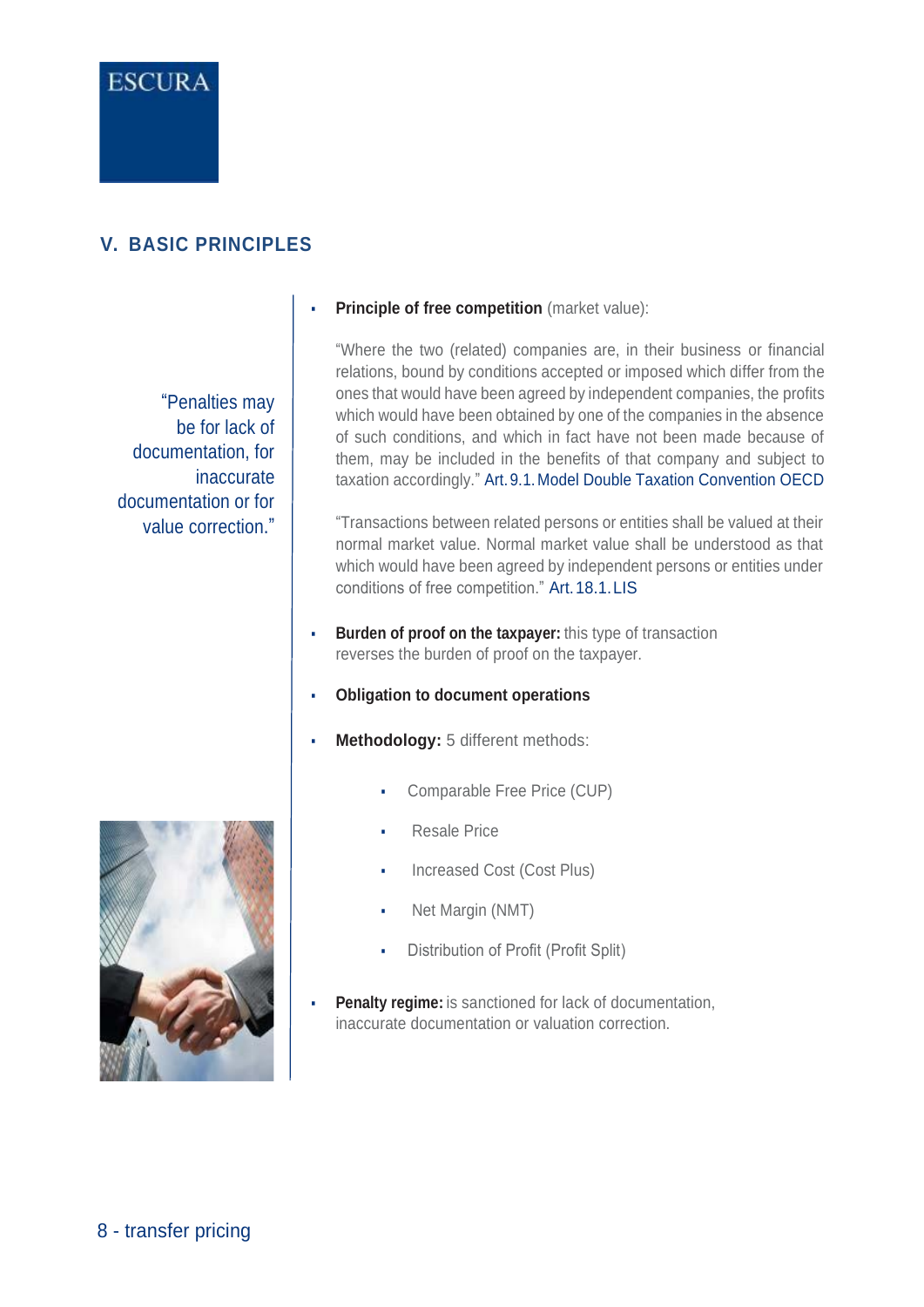

# **VI. LEGISLATION**

- OECD Guidelines 1979, modifications of 1995
- $\cdot$  RD 897/2001, of the 9<sup>th</sup> of July, by which the Corporate Income Tax Regulation, approved by RD 1777/2004, of 30 July, on matters relating to documentation obligations for related party of linked transactions.
- RD 1793/2008, of the 3rd of November, modification of the Corporate Income Tax Regulations.
- Law 27/2014, of the 27th of November, on Corporate Tax.
- Royal Decree 634/2015, of 10 July, approving the Corporate Income Tax Regulations.

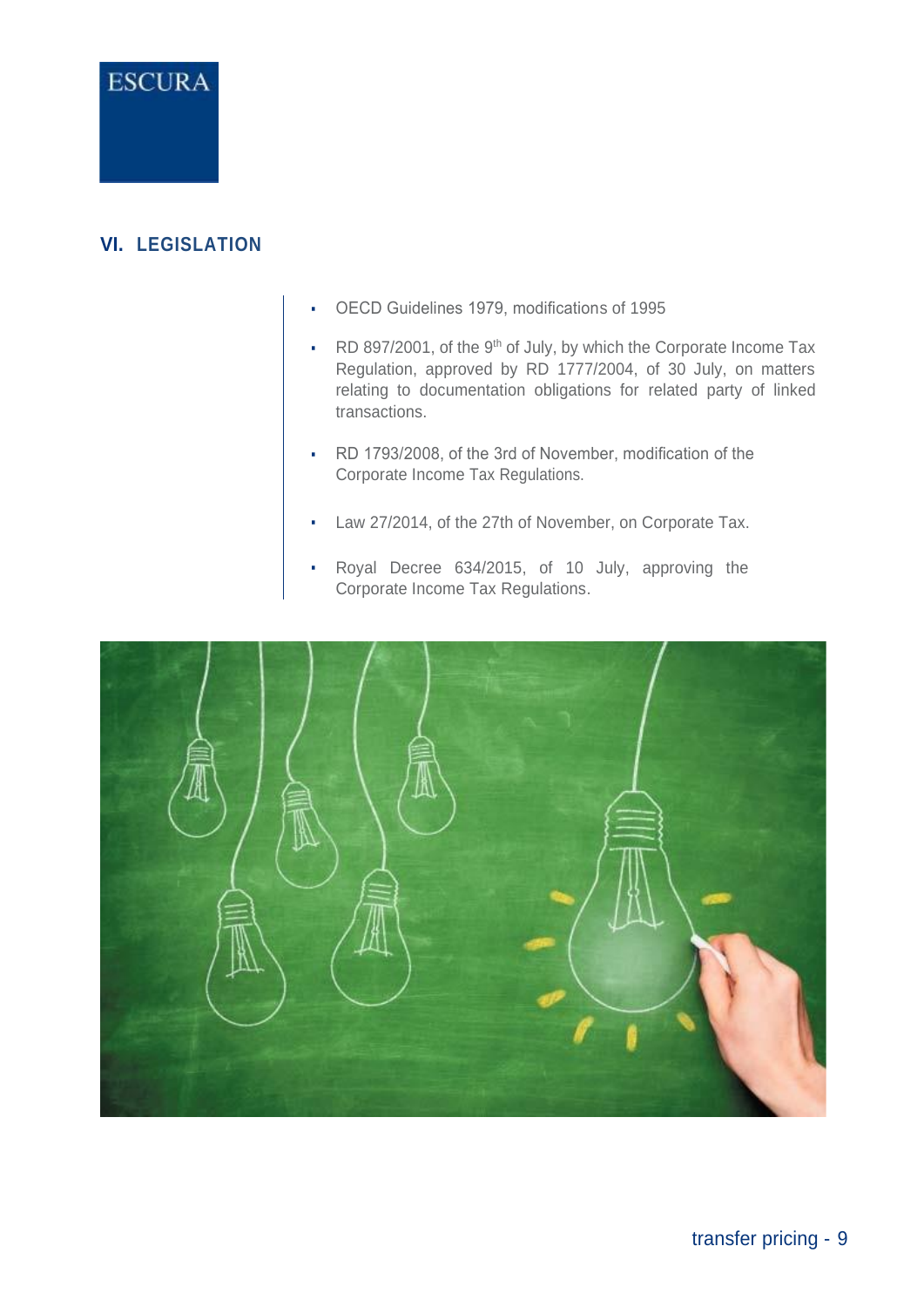

#### **VII. MOST SIGNIFICANT ASPECTS**

- Simplify the documentation for those entities or groups of entities whose net turnover is less than 45 million euros.
- The perimeter of the linkage in the social-company sphere is restricted and stays at a 25% stake (previously it was 5% or 1% for listed companies).
- The **hierarchy of methods contained in the previous regulation for determining the market value of related-party transactions is eliminated**, and other methods and techniques of economic valuation are also permitted in the alternative, provided that they comply with the Principle of Free Competition.
- Included is the **modification of the sanctioning regime** that is less burdensome: pecuniary **fix fine of 1,000 euros per piece of data and 10,000 euros** per set of data, omitted or false.
- The remuneration paid by an entity to its **directors and managers for the performance** of these functions is no longer considered to be related-party transactions.
- The cases of linkage are eliminated (i) one non-resident entity in Spanish territory and its permanent establishments in said territory; (ii) and two entities in a fiscal group of cooperatives.
- The **operations of the partners with the professional societies** will be valued according to methods adjusted to the economic reality. The limit for not having to value the services of members of professional societies is reduced from 85% to 75% of the result, prior to the deduction of the remuneration of professional members.
- In the case of Spanish entities with a **permanent establishment** abroad, when the double taxation agreement is applicable, the estimated income from internal transactions carried out with the permanent establishment, valued at market value, will be included in the tax base.

**\*For those entities that meet the requirements on turnover of small companies, this specific documentation can be understood to be completed through a standard document prepared by the Minister of Finance.**

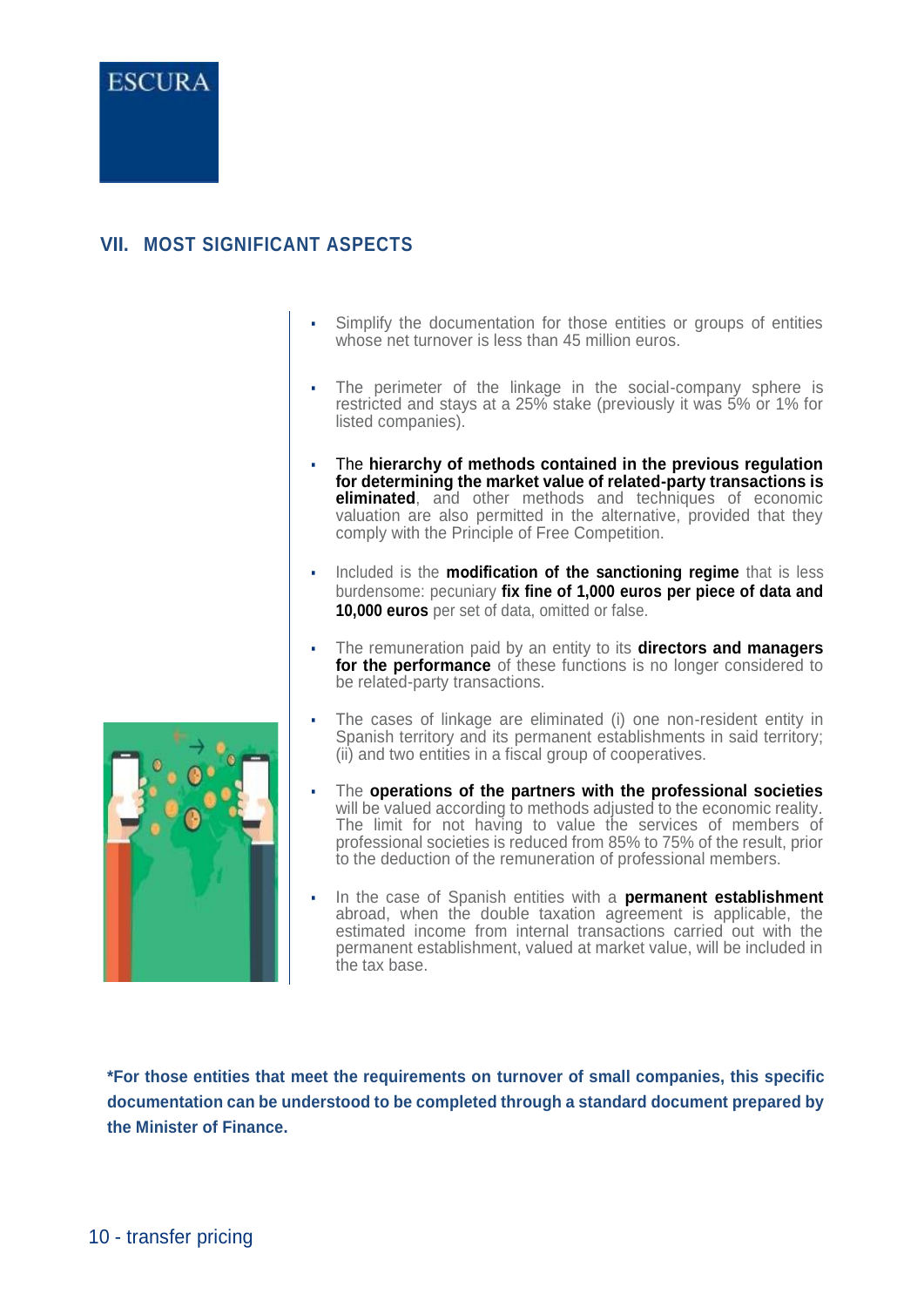

- ◆ With effect from 1 January 2015, it is expressly stated in the regulatory text that the market value of the transactions will be determined on the basis of the following parameters:
- The nature of the transaction and the conduct of the parties.
- ◆ The business strategy and/or any other circumstance that is relevant and on which the taxpayer may have had information.

The legislator has introduced **3 categories of documentation**, depending on the amount of the Group's turnover to which the taxpayer belongs:

- Country-by-country report.
- General regime
- Regime abridged

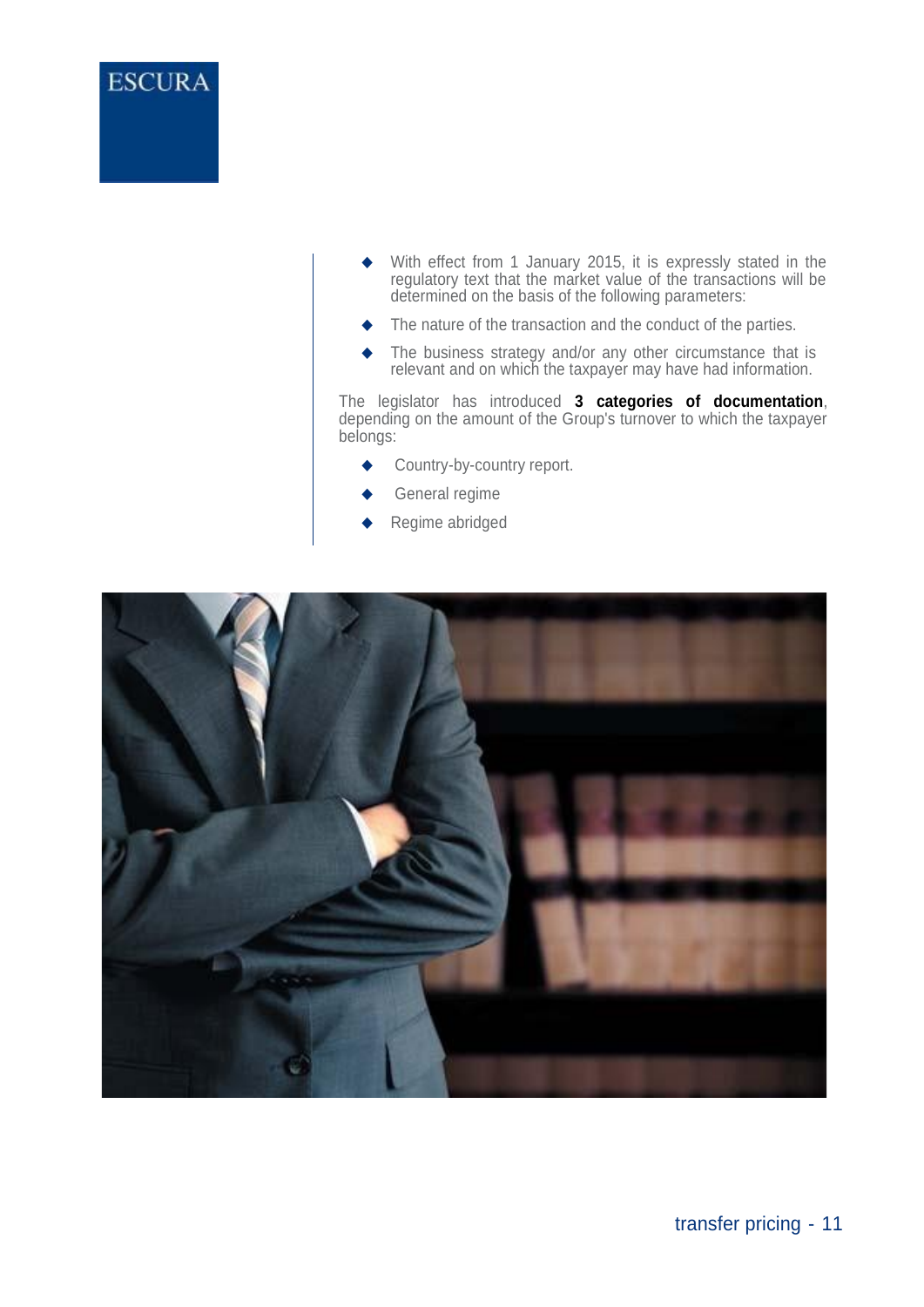

# **VIII. WHICH ARE THE LINKED ENTITIES?**

#### **LINKED TRANSACTIONS (article 18.2 LIS)**

- An entity and its partners and participants (the participation must be equal to or greater than 25%, before 1-01-2015 the participation was 5%).
- An entity and its directors or administrators.

"Article 18.2 of the Corporate Income Tax Law establishes the type of entities that are considered linked."

- An entity and spouses or individuals related by family, partners or participants, directors or administrators.
- Two entities belonging to a group (article 42 of the Commercial Code).
- An entity and the directors or administrators of another entity, when both belong to a group.
- An entity and spouses or persons connected by family relationships of partners or members of another entity when both companies belong to a group.
- An entity and another entity in which the former indirectly holds at least 25% of the share capital or equity capital.
- Two entities in which the same shareholders or participants or their spouses, or persons related by kinship, have a direct or indirect interest in at least 25% of the share capital or own funds.
- An entity resident in Spanish territory and its permanent establishments abroad.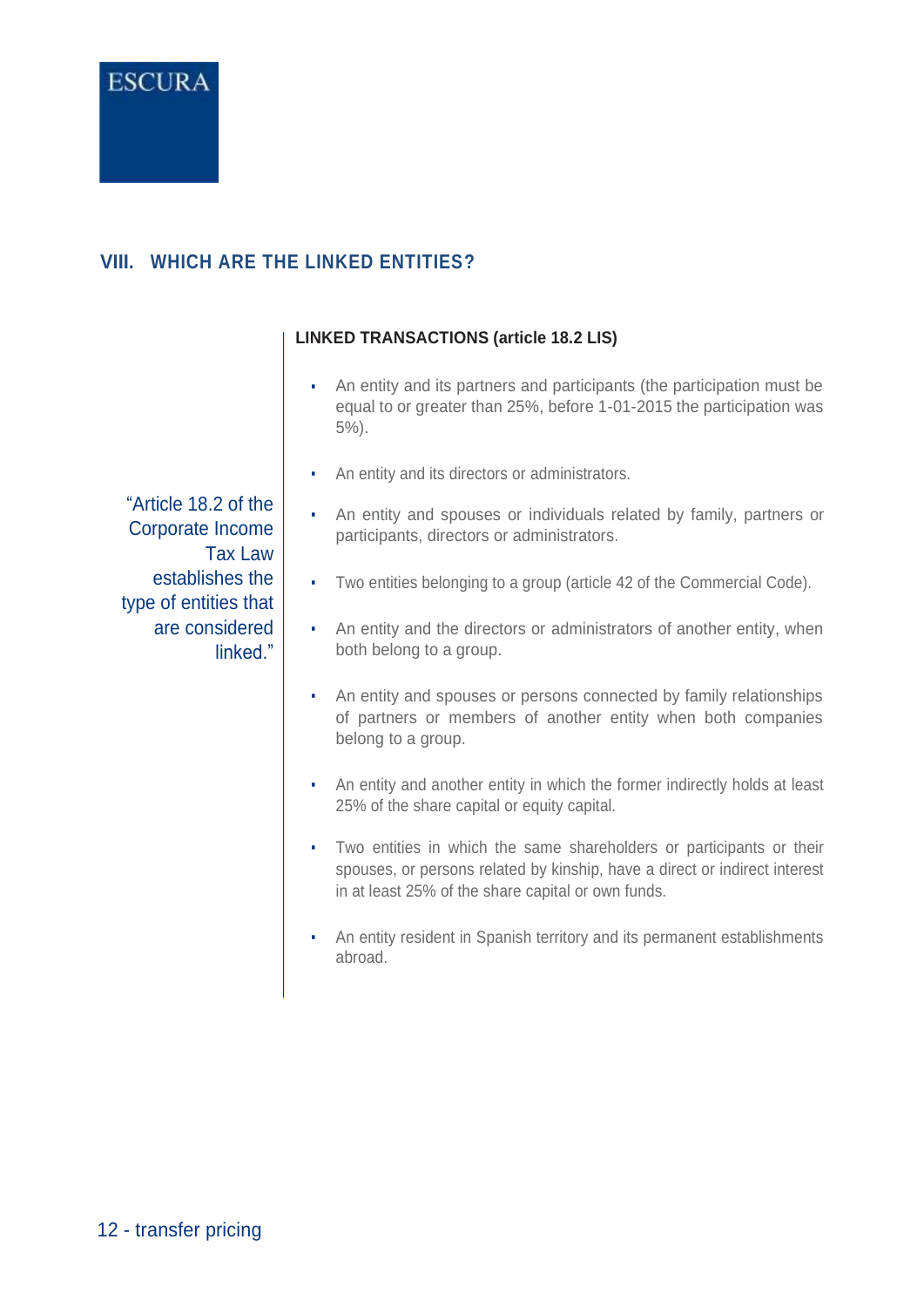#### **IX. TAXPAYER OBLIGATIONS – FORM 232 REPORTING OBLIGATIONS IN RELATION TO RELATED-PARTY TRANSACTIONS**

party transactions based on the normal market value; in this case, it is the taxpayer who has the burden of proof.

"The main obligation of taxpayers will be to determine the price of their related-party transactions based on the normal market transactions.

value."

Taxpayers will have to inform through Form 232 of the related-party

The main obligation of taxpayers will be to determine the price of their related-

Form 232 must be filed within one month of the end of the ten-month period immediately following the close of the tax period to which the information to be supplied relates (article 4 of the regulation HFP/816/2017).

Therefore, when the period corresponds with the calendar year, this form must be filed in November of the following year.

In addition, taxpayers must prepare the documentation that supports the correct application of the principle of full competition, taking into account the complexity and volume of transactions.

In addition, the Documentation of the related transactions will be provided by request of the Tax Authorities from the voluntary deadline for filing the Corporate Tax Return as set out in article 13.4 of the Corporate Tax Regulations.

|                                      | Tax periods closed from 01/01/2015                |
|--------------------------------------|---------------------------------------------------|
| <b>Burden of proof</b>               | Taxpayer                                          |
| <b>Requirements</b><br>documentation | Yes, according to RD 1793/2008<br>and RD 634/2015 |
| <b>Penalty System</b>                | Modification of the penalty system                |

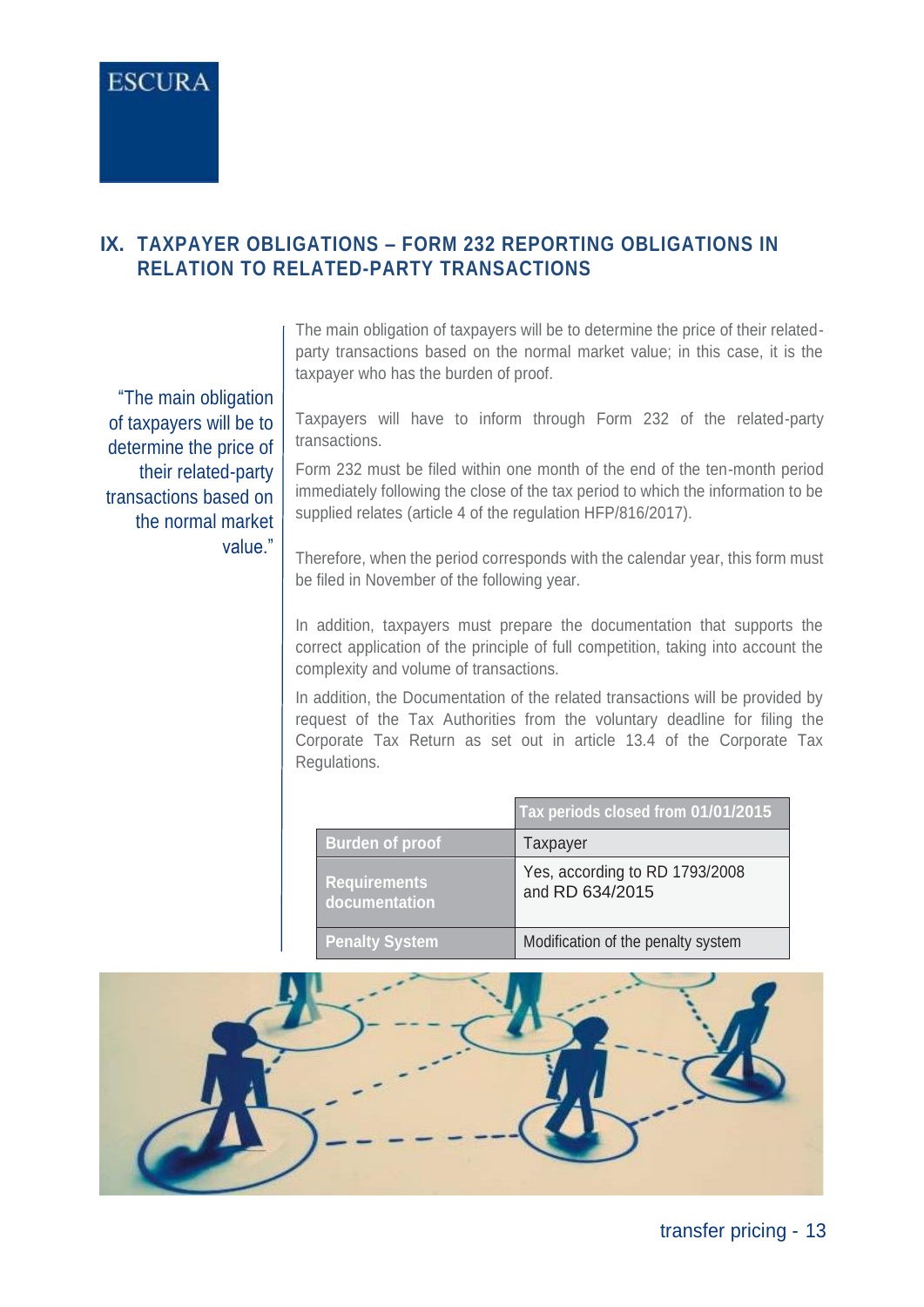

#### **X. DETERMINATION OF NORMAL MARKET VALUE**

They must be compared:

- circumstances of transactions between related parties.
- with circumstances of transactions between comparable independent persons or entities.

Transactions are considered comparable when there are no differences between the two (price of the good or service, margin of the transaction).

Comparability analysis may also be carried out even if differences exist (if they can be eliminated with appropriate corrections).

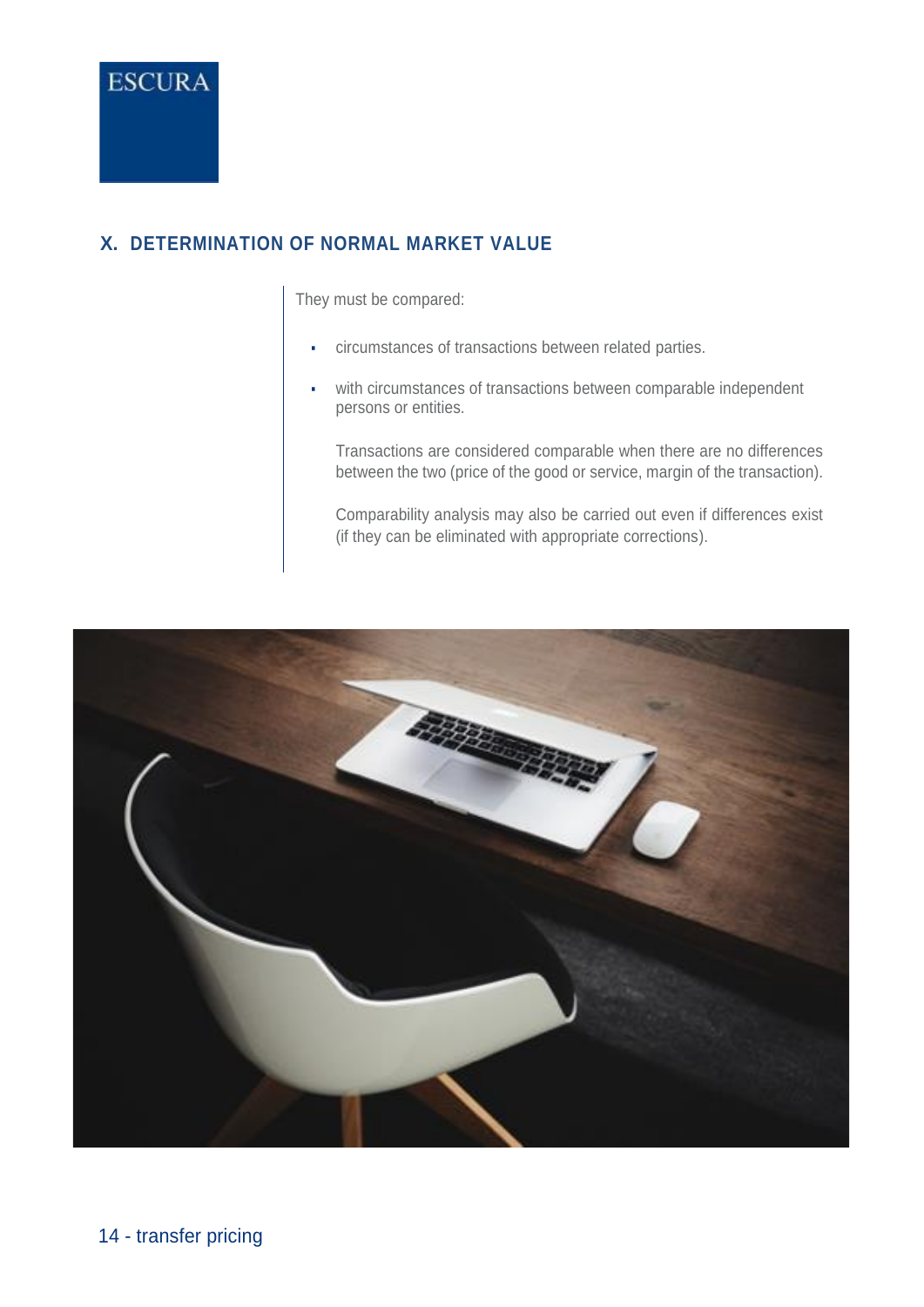

# **XI. METHODOLOGY**

"There are different valuation methods, some based on price and others based on the profit."

#### **1. COMPARABILITY ANALYSIS**

The following circumstances will be taken into account:

- 1. Characteristics of the goods or services
- 2. Functions performed by each party
- 3. Risks assumed by each party
- 4. Contractual terms
- 5. Characteristics of the market
- 6. Business Strategies

Any absence of comparable transactions and the lack of consideration of any of the circumstances should be reported to be justified.

#### **2. VALUATION METHODS**

- 1. Comparable uncontrolled price method
- 2. Cost-plus method
- 3. Resale price method
- 4. Profit split method
- 5. Transactional net margin method

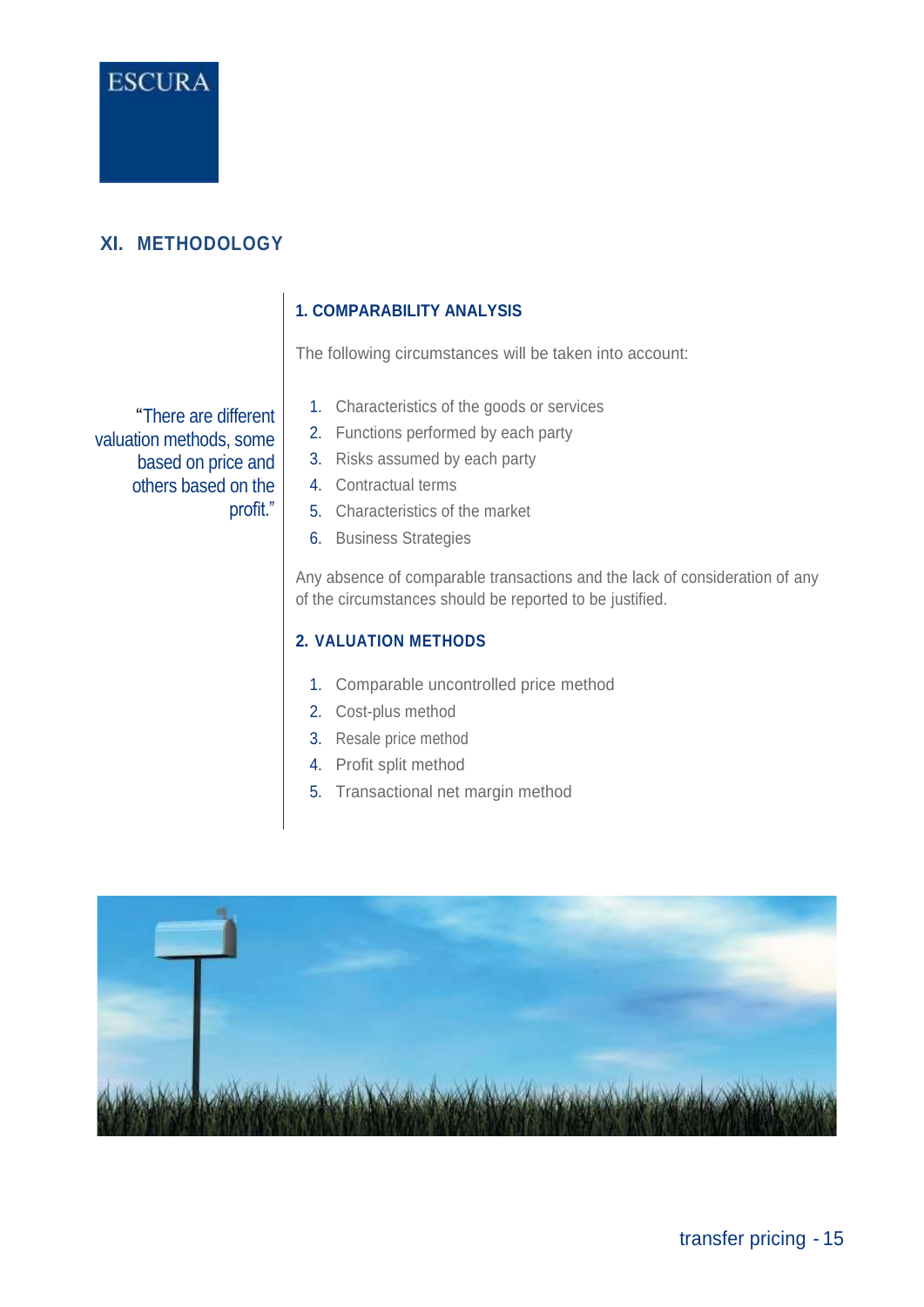

#### **1. WHAT ARE THE VALUATION METHODS?**

- 1. "**Comparable uncontrolled price**" comparable free price method: a method of comparing the price of the goods or services transferred in an operation linked to the price of the goods or services transferred in the framework of an unrelated transaction. Does it apply in reality?
	- Rentals
	- **·** Interest on loans
	- Commissions for intermediation
	- Royalties
- 2. **The cost-plus method:** The cost-plus method consists of comparing the margin on direct and indirect costs incurred in the supply of goods or services in a related operation with the margin on direct and indirect costs incurred in the supply of goods or services in a non-related operation.
- 3. **Resale price method 'resale price':** The resale price method consists of comparing the resale margin obtained by the buyer of an asset (acquired in a related transaction) when reselling the asset in the context of an unrelated transaction with the resale margin obtained in unrelated purchase and resale transactions.
- 4. **Net operating margin method (NMEC):** The fixed net operating margin method based on an appropriate denominator (e.g. costs, sales, etc.) obtained by a company in the context of a related-party transaction with the fixed net operating margin based on the same denominator obtained in the margin of an unrelated transaction.
- 5. **Method of allocation of profit (Profit Split)**: The method of allocation of profit consists of attributing to each associated undertaking participating in a related-party transaction the part of profit or loss generated by that transaction that an independent undertaking would expect to make in the context of a comparable, unrelated transaction.

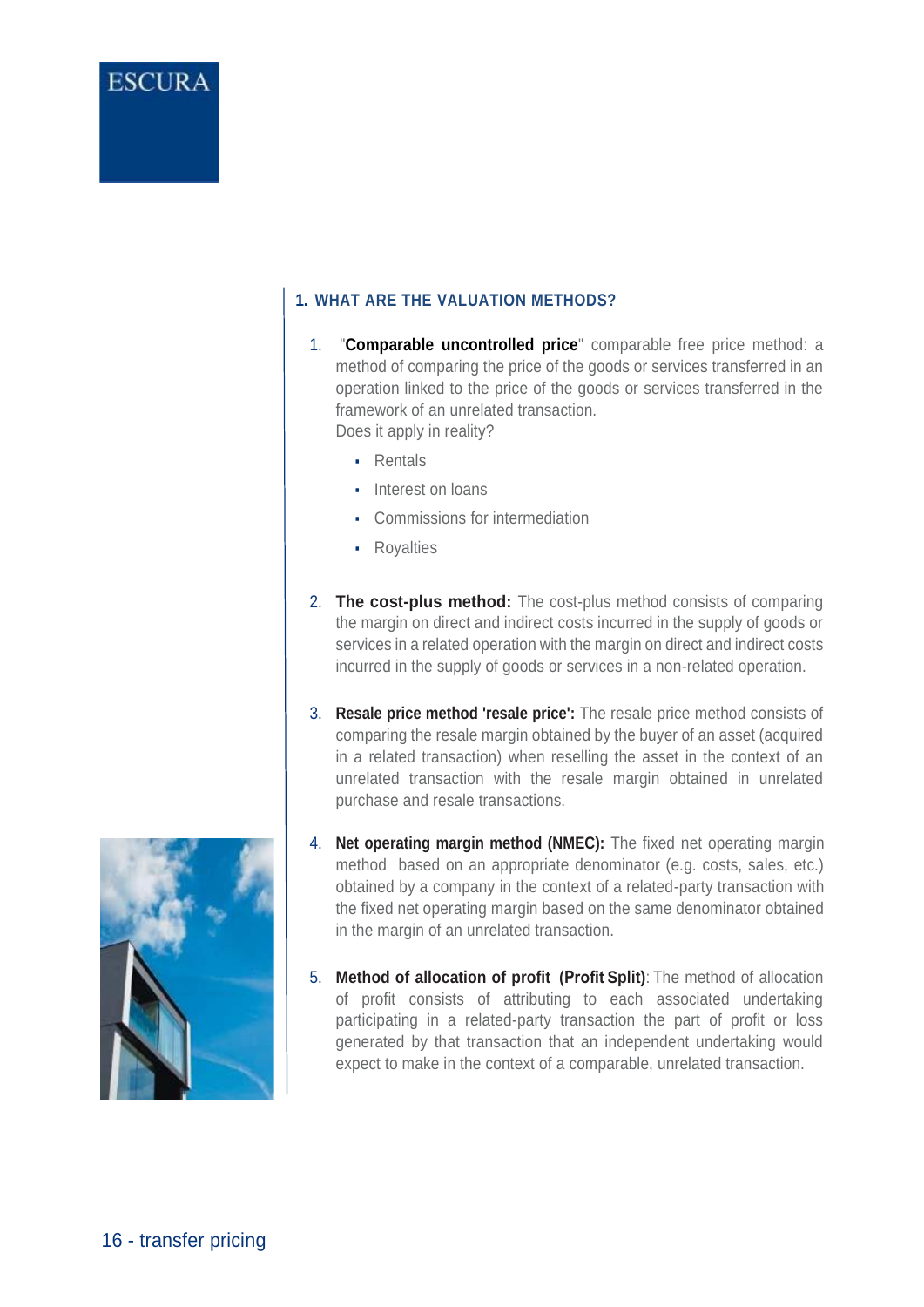

# **XII. REQUIREMENTS OF COST-SHARING AGREEMENTS**

They should include, among other information:

- 1. Identification of the other participants,
- 2. Scope of activities and projects,
- 3. Duration,
- 4. Criteria for quantify the distribution of expected profits, etc.

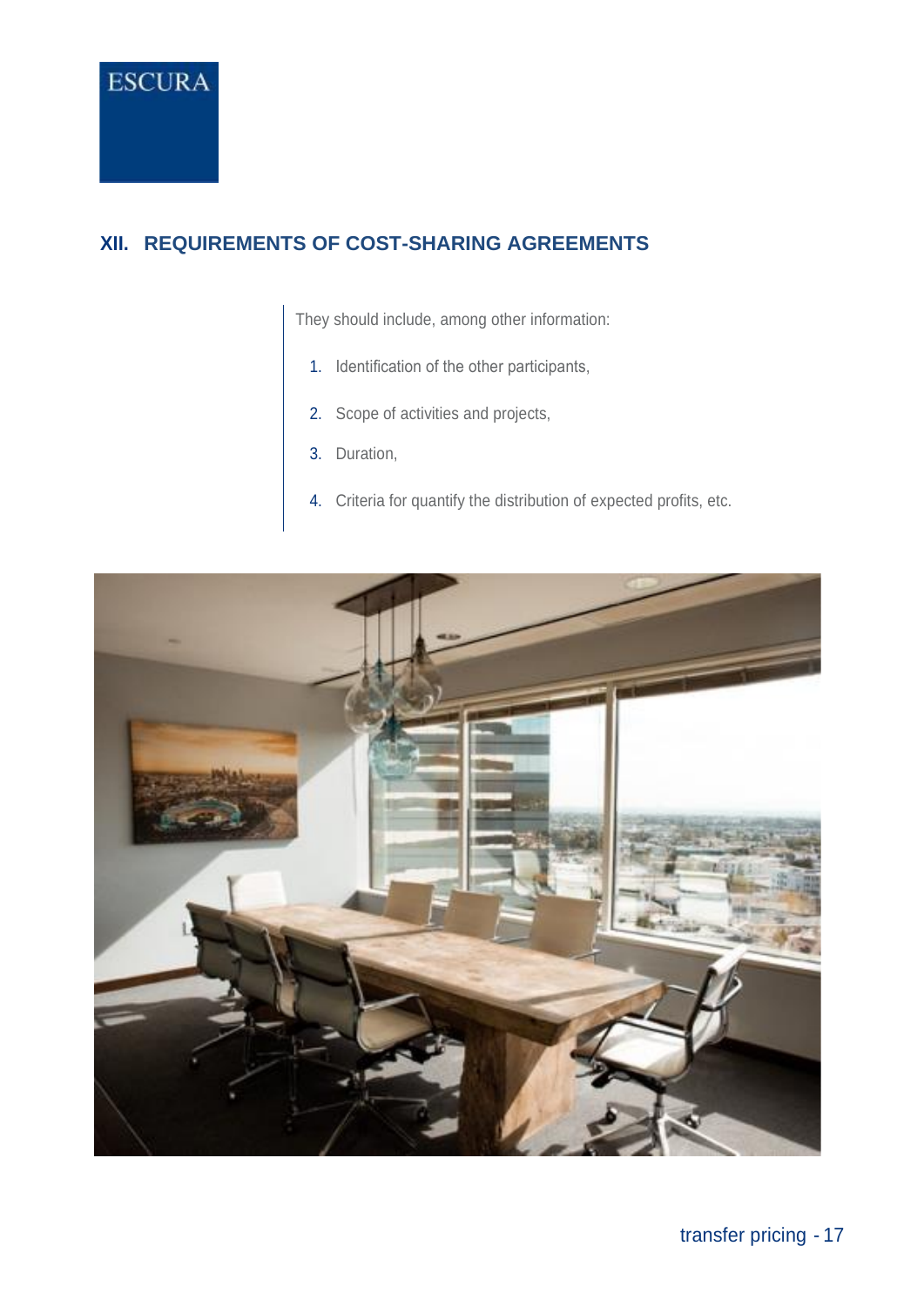

### **XIII. DOCUMENTATION REQUIEREMENTS**

- Requirements from **19/02/2009**.
- The documentation must be at the disposal of the Tax Administration as of the end of the voluntary period for filing or settling Corporate Income Tax returns.
- Auditors special incidence.
- The documentation shall refer to the tax or settlement period in which the related-party transactions are carried out.

#### **1. GROUP'S DOCUMENTATION (art.19 RIS)**

- 1. General description of the group.
- 2. Identification of the group's entities (linkage map).
- 3. Description of the nature amounts and flows of related-party transactions.
- 4. Description of functions and risks.
- 5. Ownership of intangible assets.
- 6. P 1. Transfer pricing policy, method of fastening of prices.
- 7. Cost-sharing agreements and service contracts.
- 8. Prior valuation agreements or mutual agreement procedures.
- 9. Group report or equivalent annual report.

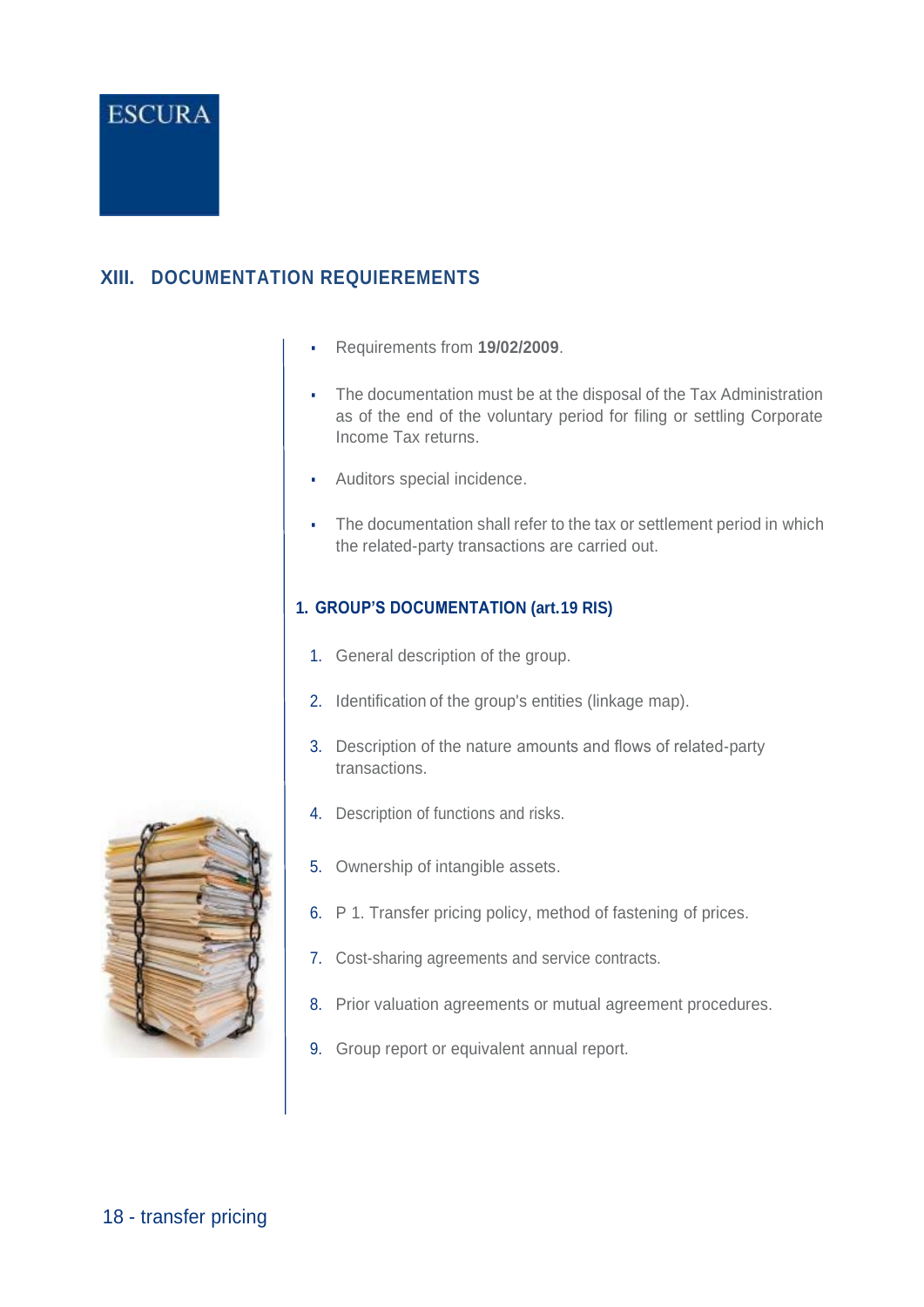

#### **2. DOCUMENTATION OF THE TAX LIABLE PARTY (art. 20 RIS)**

- 1. Fiscal data of entities with which related-party transactions are carried out.
- 2. Comparability analysis.
- 3. Method of valuation chosen, justification, application form and the stipulation of the security or securities intervals.
- 4. Criteria for the distribution of services provided and cost-sharing arrangements.
- 5. Any other information, shareholders' agreements.

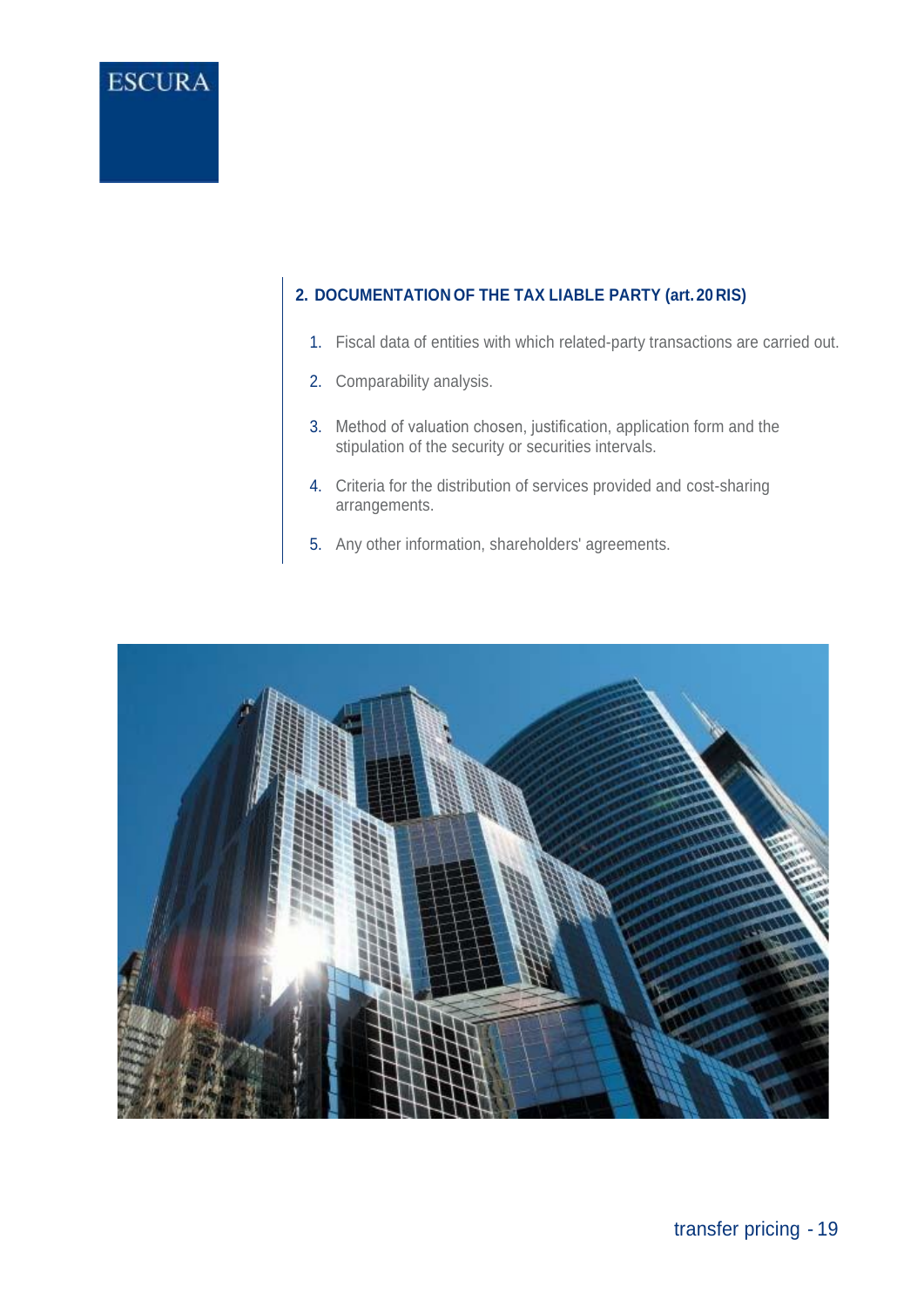

# **XIV. PENALTY REGIME**

"The imposition of sanctions in this area of transfer pricing is linked to the lack of documentation or incomplete documentation."

The imposition of transfer pricing penalties is linked to the lack of correct, incomplete, inaccurate or false documentation.

- When transfer pricing documentation is not filed, or the documentation is incomplete or with wrong data, a tax penalty is calculated as the sum of 1.000 Euros per data and 10.000 Euros per group of data.

-When the tax authorities adjust the pricing of a transaction, the penalty may be up to 15% of the gross adjustment.

Please find below a summary:

|                                               | <b>Tax Administration</b>                        | <b>Penalty</b>                                         |
|-----------------------------------------------|--------------------------------------------------|--------------------------------------------------------|
| Proper<br>documentation                       | - No value<br>adjustment:<br>- Value adjustment: | No penalty.<br>No penalty.                             |
| Lack of<br>incomplete,<br>inaccurate or false | - No value<br>adjustment:                        | - 1.000€ per data or<br>- 10.000€ per data set. Limit. |
| documentation or<br>documentation             | - Value adjustment:                              | - 15% of adjustment.                                   |



#### **RELATIONSHIP BETWEEN THE INFRINGEMENTS AND THE PENALTIES PROVIDED FOR IN ARTICLE 18.13 OF THE LIS:**

| <b>INFRACTIONS</b>                                                                 | <b>SANCTIONS</b>          |
|------------------------------------------------------------------------------------|---------------------------|
| Non-compliance of documents<br>without value adjustment                            | Fixed financial penalty   |
| Documentary non-compliance with<br>value adjustment                                | Percentage pecuniary fine |
| Declaration of a market value other<br>than that derived from the<br>documentation | Percentage pecuniary fine |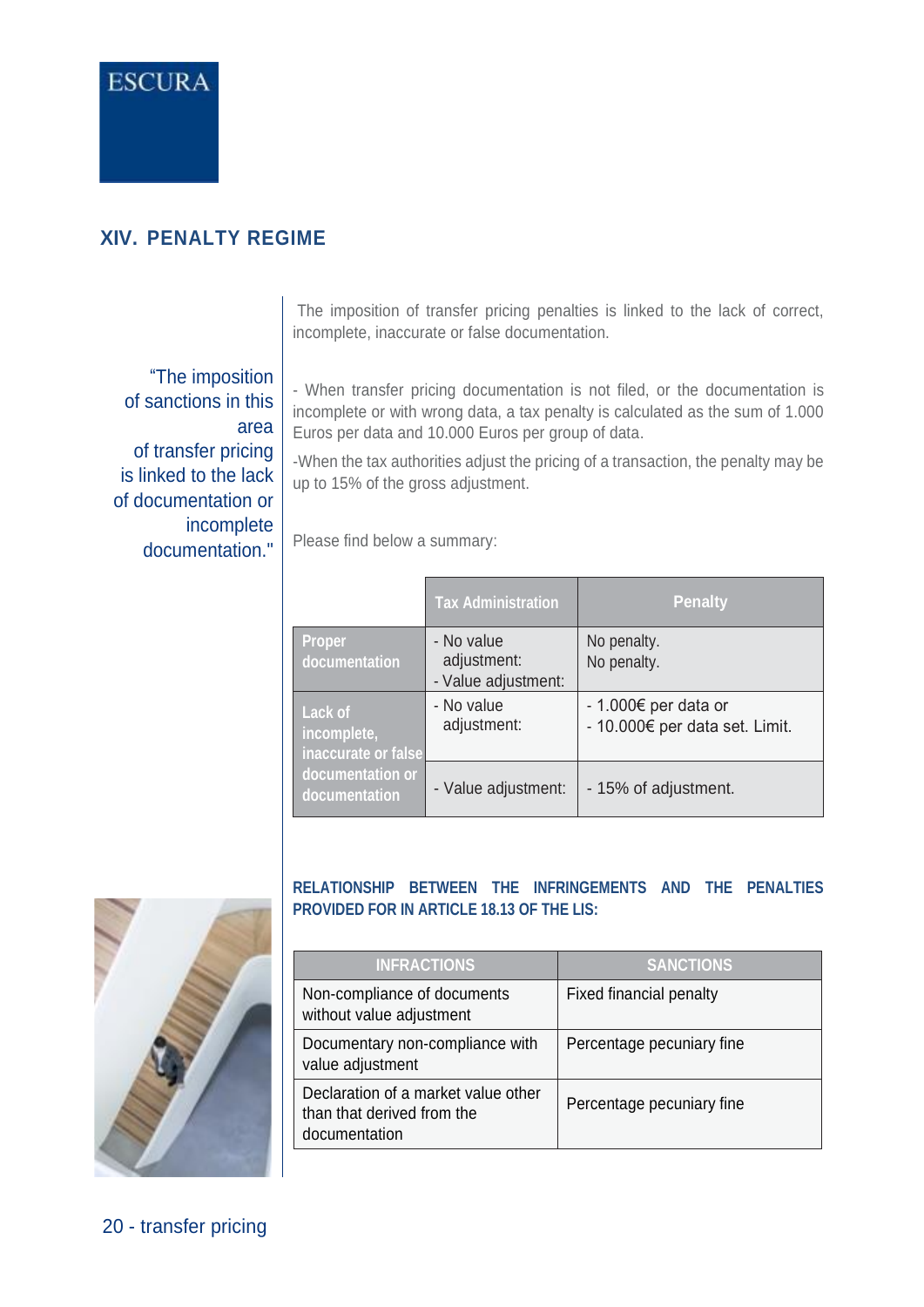# **ESCURA**

# **XV. BINDING CONSULTATIONS**

Due to the difficult interpretation of the legislation in force for its correct application to a specific transfer pricing case, the Directorate General of Taxes issues a reply to the different queries posed by taxpayers that clarify the different particularities of each case. In this regard, we highlight the following binding consultations:

- Binding consultation V249/2008 of 7 February 2008 on loans between affiliated entities.
- Binding consultation V1787-12 of 14 September on **credit policy agreement.**
- Binding consultation V2402-10 of 10 November on **renting a house to a related person.**
- Binding consultation V0249-08 of 7 February on **entities taxed in fiscal consolidation.**
- Binding Consultation V963/2012 of 7 May on the determination of related entities.
- Binding Consultation V1787/2012, of 14 September, on financial transactions and credit policies.
- Binding consultation V1567-09 of 30 June on **obligation to document related-party transactions.**
- Binding consultation V2022-09 of 15 September on **the transfer of shares to the company itself.**
- Binding consultation V0454-10 of 10 March on **the form of organization of the documentation.**
- Resolution NUM. 2036/2017, of May 10, of the Central Economic Court in relation to valuation corrections and sanctions.
- Resolution NUM. 2296/2012 of the Central Economic Administrative Tribunal on **the use of comparable secrets by the Tax Administration.**
- Resolution NUM, 44/2010 of the Central Economic and Administrative Court **management support services between related parties.**
- Binding consultation V1153-12 of 28 May on the **deduction of expenses incurred in the organization of advertising events.**
- Binding consultation V1044-10 of 18 May on **deduction of expenses incurred in R&D.**

You can access the binding queries on our blog: <https://blog.escura.com/category/precios-de-transferencia/>

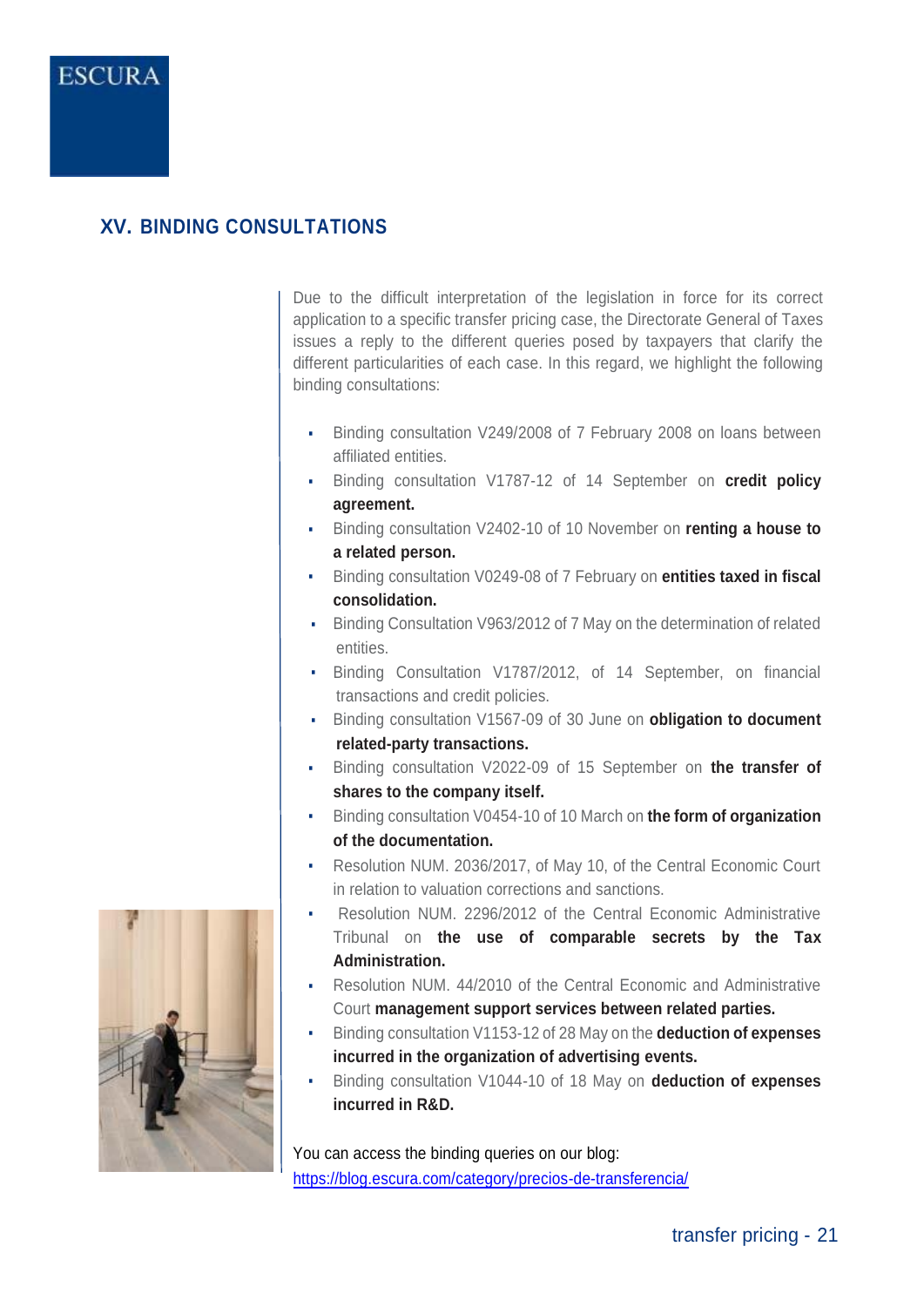# **ESCURA**

#### **XVI. PUBLISHING OF THE GUIDELINESS OF THE OECD IN RELATION TO FINANCIAL TRANSACTIONS**

On February 11, 2020, the new transfer pricing guides for financial transactions were published giving continuity to Actions 4 and 8 to 10 of the 2015 BEPS Project.

The draft on the same subject has also been published, which was released for public discussion in July 2018. This report incorporates processing into financial transactions such as loans, cash pooling contracts, and other hedging operations.

The content of the OECD guidelines on transfer prices is updated and the treatment of these transactions is facilitated and clarified to both tax authorities and taxpayers.